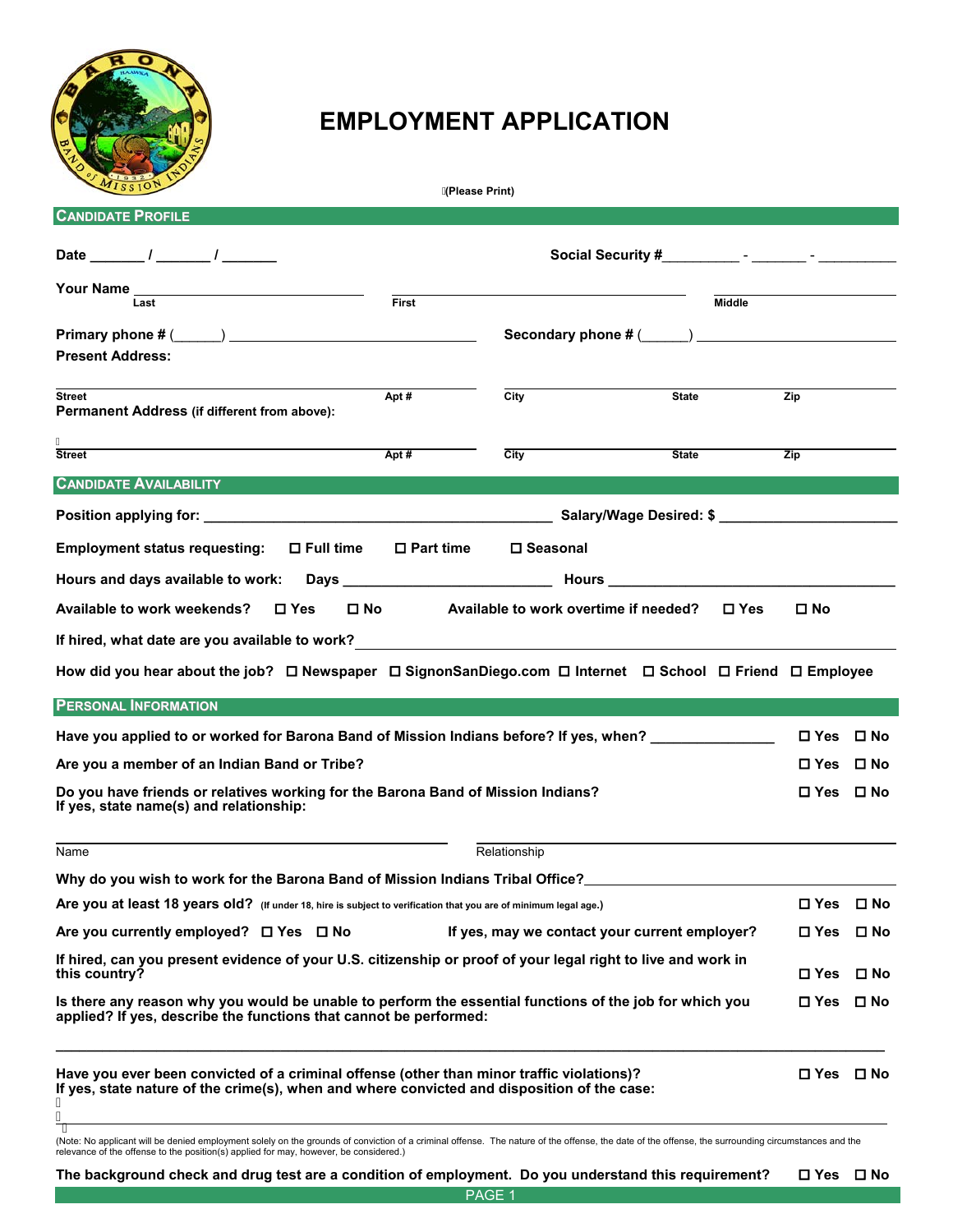| <b>EDUCATION INFORMATION</b>                                                                                                                                                                                                   |                         |                                                                                                                       |
|--------------------------------------------------------------------------------------------------------------------------------------------------------------------------------------------------------------------------------|-------------------------|-----------------------------------------------------------------------------------------------------------------------|
|                                                                                                                                                                                                                                |                         |                                                                                                                       |
| Number of years completed?<br><u> </u>                                                                                                                                                                                         | Did you graduate? □ Yes | $\square$ No                                                                                                          |
|                                                                                                                                                                                                                                |                         |                                                                                                                       |
|                                                                                                                                                                                                                                |                         |                                                                                                                       |
|                                                                                                                                                                                                                                |                         |                                                                                                                       |
| Number of years completed?<br><u>Number of years completed?</u>                                                                                                                                                                | Did you graduate? □ Yes | $\square$ No                                                                                                          |
|                                                                                                                                                                                                                                |                         |                                                                                                                       |
|                                                                                                                                                                                                                                |                         |                                                                                                                       |
|                                                                                                                                                                                                                                |                         |                                                                                                                       |
| Number of years completed?<br><u> </u>                                                                                                                                                                                         | Did you graduate? □ Yes | $\square$ No                                                                                                          |
| Address: Andreas Address: Address: Address: Address: Address: Address: Address: Address: Address: Address: Address: Address: Address: Address: Address: Address: Address: Address: Address: Address: Address: Address: Address |                         |                                                                                                                       |
| City: 2000 City: 2000 City: 2000 City: 2000 City: 2000 City: 2000 City: 2000 City: 2000 City: 2000 City: 2000 City: 2000 City: 2000 City: 2000 City: 2000 City: 2000 City: 2000 City: 2000 City: 2000 City: 2000 City: 2000 Ci |                         |                                                                                                                       |
| and the control of the control of the control of the control of the control of the control of the control of the<br>If you speak, write or understand any foreign languages, please list them:                                 |                         | <u> 1980 - Johann Stoff, deutscher Stoff, der Stoff, der Stoff, der Stoff, der Stoff, der Stoff, der Stoff, der S</u> |

**If you feel you have any other experience, training, qualifications or skills, which make you especially suited to work for the Barona Band of Mission Indians, please explain:**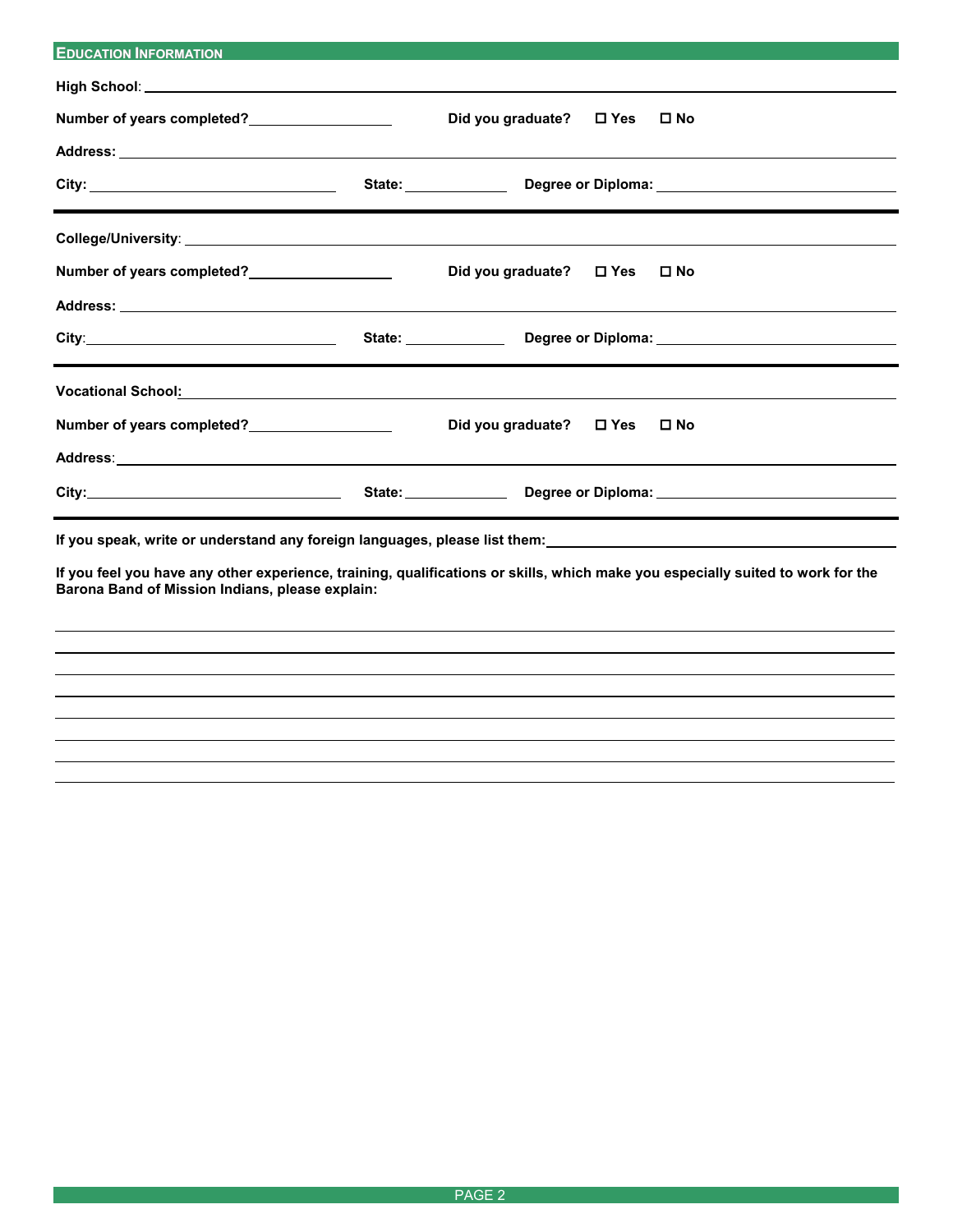## **EMPLOYMENT HISTORY**

List below all present and past employment (last ten years is sufficient). Start with your most recent employer. Please account for any periods of unemployment. **You must complete this section even if attaching a resume.** 

| <b>1 MOST RECENT EMPLOYMENT</b>  | Dates employed from ____/____/____ to ____/____/____                  |
|----------------------------------|-----------------------------------------------------------------------|
|                                  | May we contact for a reference?<br>□ Yes □ No                         |
| Name of present or last employer |                                                                       |
| Address/City, State & Zip        | <b>Type of Business</b>                                               |
| Job Title                        | Phone Number                                                          |
| Reason for leaving employment    | Job Duties/Responsibilities                                           |
| Name of Supervisor               | Wage/Salary: Start \$ _________ End \$ ________<br>□ Hourly □ Salary  |
| 2 PREVIOUS EMPLOYMENT            | Dates employed from ____/____/ to ____/___/                           |
| Name of present or last employer | May we contact for a reference? $\Box$ Yes $\Box$ No                  |
| Address/City, State & Zip        | <b>Type of Business</b>                                               |
| Job Title                        | Phone Number                                                          |
| Reason for leaving employment    | Job Duties/Responsibilities                                           |
| Name of Supervisor               | Wage/Salary: Start \$ _________ End \$ ________<br>□ Hourly □ Salary  |
|                                  |                                                                       |
| <b>3 PREVIOUS EMPLOYMENT</b>     | Dates employed from _____/_____/ to ____/____/                        |
|                                  | May we contact for a reference? $\Box$ Yes $\Box$ No                  |
| Name of present or last employer |                                                                       |
| Address/City, State & Zip        | Type of Business                                                      |
| Job Title                        | Phone Number                                                          |
| Reason for leaving employment    | Job Duties/Responsibilities                                           |
| Name of Supervisor               | Wage/Salary: Start \$ ________ End \$ _________     □ Hourly □ Salary |
| 4 PREVIOUS EMPLOYMENT            | Dates employed from ____/____/____ to ____/____/____                  |
|                                  | May we contact for a reference? $\Box$ Yes $\Box$ No                  |
| Name of present or last employer |                                                                       |
| Address/City, State & Zip        | <b>Type of Business</b>                                               |
| Job Title                        | Phone Number                                                          |
| Reason for leaving employment    | Job Duties/Responsibilities                                           |
| Name of Supervisor               | Wage/Salary: Start \$ _________ End \$ _______<br>□ Hourly □ Salary   |
| <b>5 PREVIOUS EMPLOYMENT</b>     | Dates employed from ____/____/____ to ____/____/____                  |
| Name of present or last employer | May we contact for a reference? $\Box$ Yes $\Box$ No                  |
| Address/City, State & Zip        | Type of Business                                                      |
| Job Title                        | Phone Number                                                          |
| Reason for leaving employment    | Job Duties/Responsibilities                                           |
| Name of Supervisor               | Wage/Salary: Start \$ ________ End \$ _______<br>□ Hourly □ Salary    |